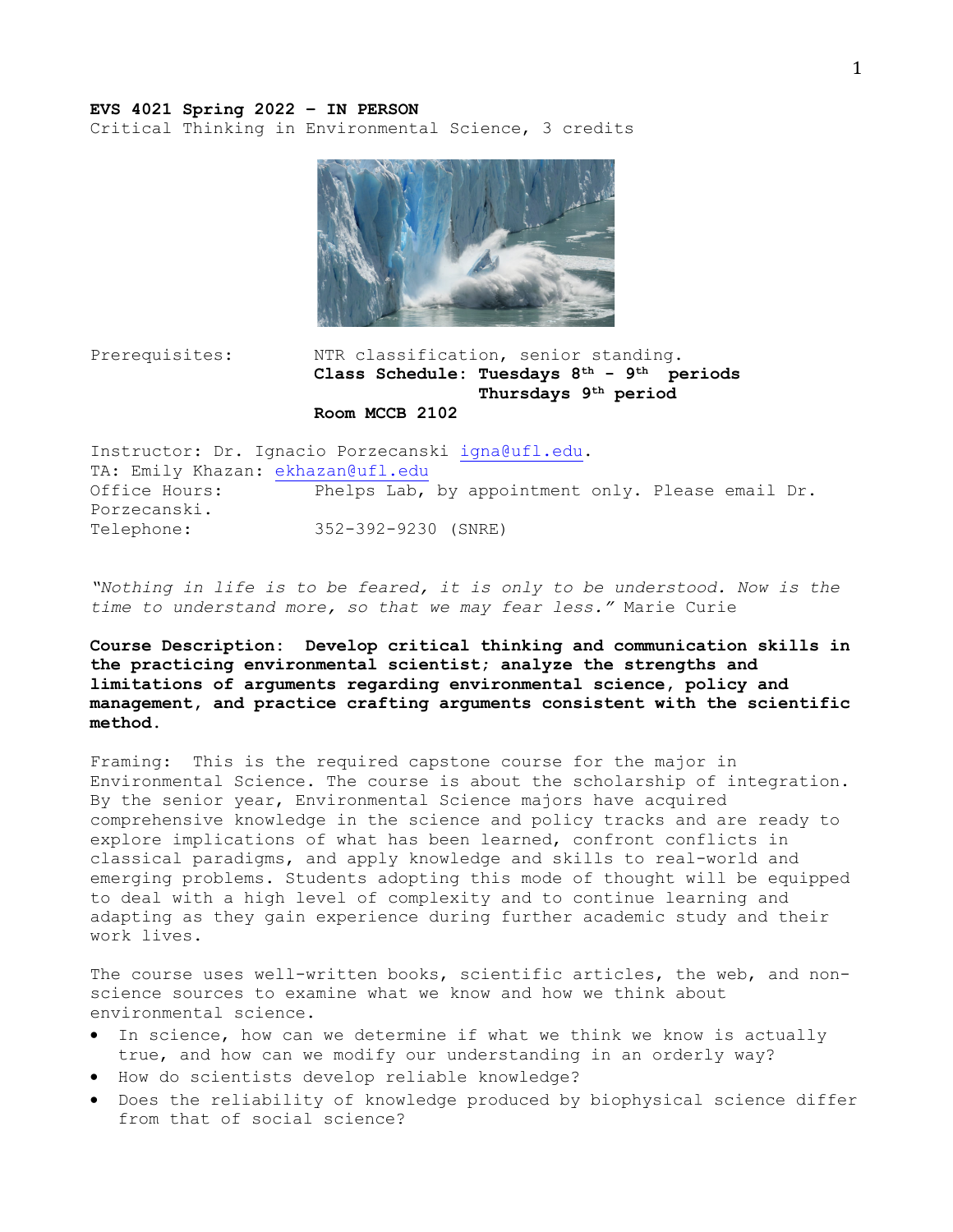- How can the course of environmental policy be enhanced by social processes that identify facts perceived to be true or outcomes desired by the affected community?
- How do beliefs, personal frames of reference, and theoretical paradigms shape, promote, and inhibit our thinking about environmental issues?
- To what extent do acquired worldviews and systems of belief embody seldom-examined assumptions or lead to preordained conclusions while precluding others?
- How does one ascertain whether proposed policy and technology innovations are based on faulty assumptions from weak (or ignored) science and engineering?
- How does one advance from knowledge to judgment to wisdom?

Specific attention will be given to the contradictions taught in ecology and economics, the differing nature of evidence and claims in biophysical vs. social sciences, major gaps in principles of natural resource management, how insufficient knowledge affects natural resource use, and the quest for sustainability. We'll not be deterred by dilemmas and will seek promising avenues for resolution.

The substance of the course covers several topics in environmental science:

- The Role of a Scientist
- Epidemiology of disease and the environment
- Water Quality
- Pollution, contamination
- Climate change
- Resource depletion & patterns of consumption
- Social aspects of environmental problems
- Environmental policy

Your work with these topics is intellectual fitness training through dialogue: integrating new information, forming or revising conceptual generalizations, facing ideas that challenge prevailing worldviews, applying the scientific method to contemporary problems, distinguishing reliable knowledge from plausible assertions, dealing with uncertainty, fairly assessing the claims and arguments encountered, and developing logical and intellectually responsible arguments within the framework of science.

#### **Course objectives**

At the end of this course students will be able to:

1. Identify and define your thinking in scientific matters: being better able to clearly formulate questions, evaluate evidence, detect assumptions and gaps in data, notice when evidence is ignored, recognize appropriate support from or excessive reliance on conceptual generalizations (theory), ascertain and acknowledge biases driven by beliefs, worldviews, or preferences, weigh the validity of conclusions based on the strength or weakness of evidence, be more willing to discard positions for which there is little or contrary evidence, assign degrees of likelihood to conclusions you are willing to accept and advocate, and prepared to challenge and refute problematic arguments.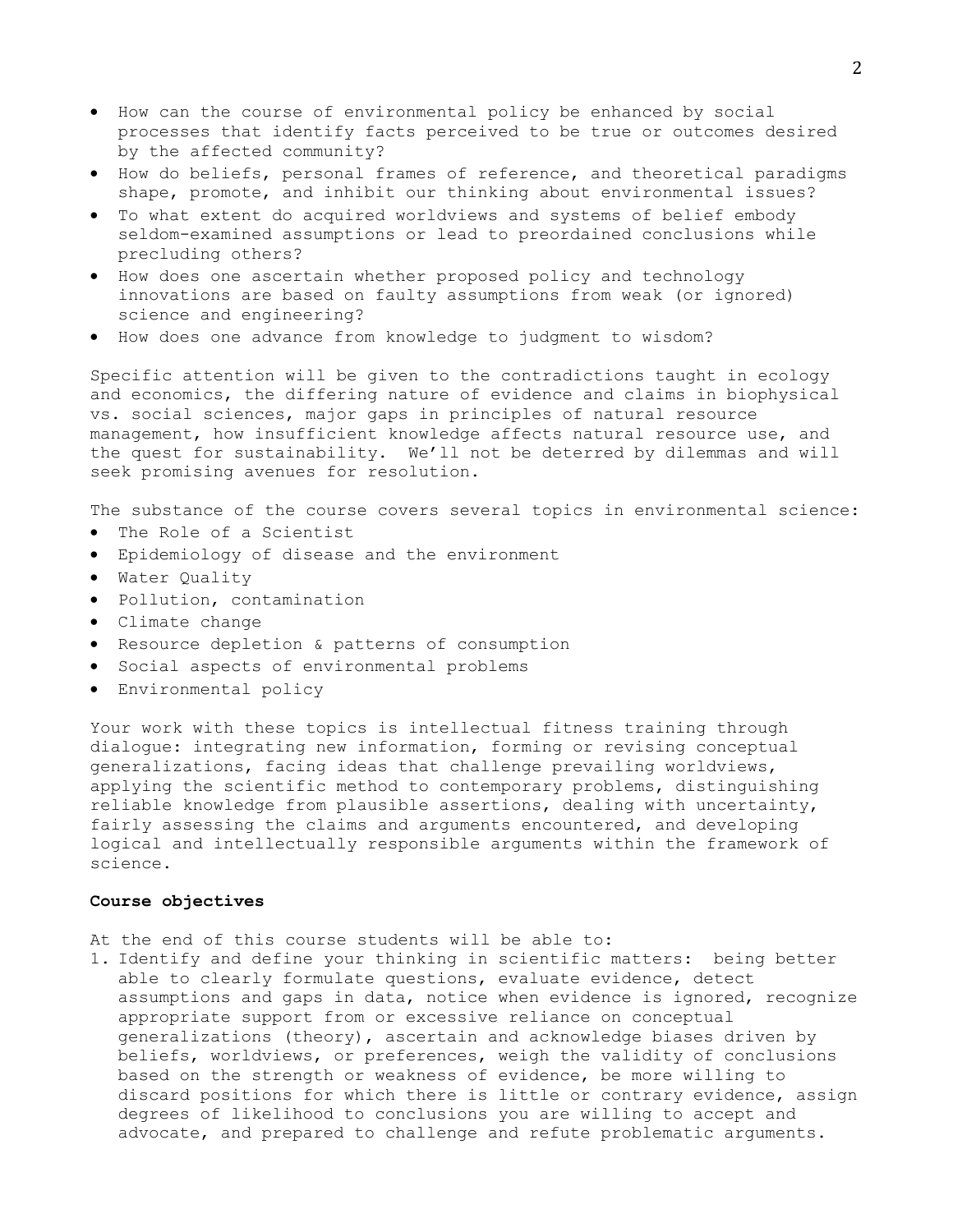- 2. Be explicitly aware of the scientific process and how you invoke it in your real-time thinking.
- 3. Formulate and present strong, logical, science-based arguments and evaluate and discuss arguments made by others.
- 4. Integrate prior knowledge of how biophysical systems work so as to better understand the constraints and opportunities for natural-resource and environmental management.
- 5. Better understand the crucial role of social processes, communities, and institutions in effective natural-resource and environmental management.
- 6. Develop habits of disciplined thinking applicable to topics in the natural and social sciences.

Each class meeting will consist of a presentation by one or more students, or a presentation by the instructor, followed by a discussion in which everyone is encouraged to participate. A reading list will be provided on a weekly basis, and can be mined for suitable material. However, students will be encouraged to select their own reading material, the source of which can be any serious and relevant piece of news, website, or scientific material.

Questions and Research: Students who are presenting should ask one or more questions about their reading material to the class. This can happen in advance or after the presentation. In other instances, some students may be asked to research a topic and present about it during the following class.

### **Course etiquette and precautions.**

IN TIMES OF THE COVID PANDEMIC, the instructor, the TA and the students should be comfortable wearing a mask during class, except when speaking. Let me know if you have difficulties in applying these measures.

Students are encouraged to turn off their cell phones during class we aim at being truly present and devote full attention to presentations and discussions.

#### **Grading Determination and Criteria:**

Class Participation & attendance (online), 25%. This is a presentation / discussion-based course. Your gain of critical thinking skills will depend on leadership by the day's presenters who start the discussion and your own engagement in the dialogue and exchange of ideas and opinions. Attendance and informed discussion are essential; you should do very well if you attend, come prepared, present effectively, and participate positively in class discussion.

Presentations, 25%: Your presentations should probe or extend the subject, or it should reveal some emerging problem or issue that was not obvious earlier. Your presentation will be successful if you address most of these questions:

- What is the nature (structure, context, significance) of the emerging issue you're presenting?
- What are your key findings and conclusions?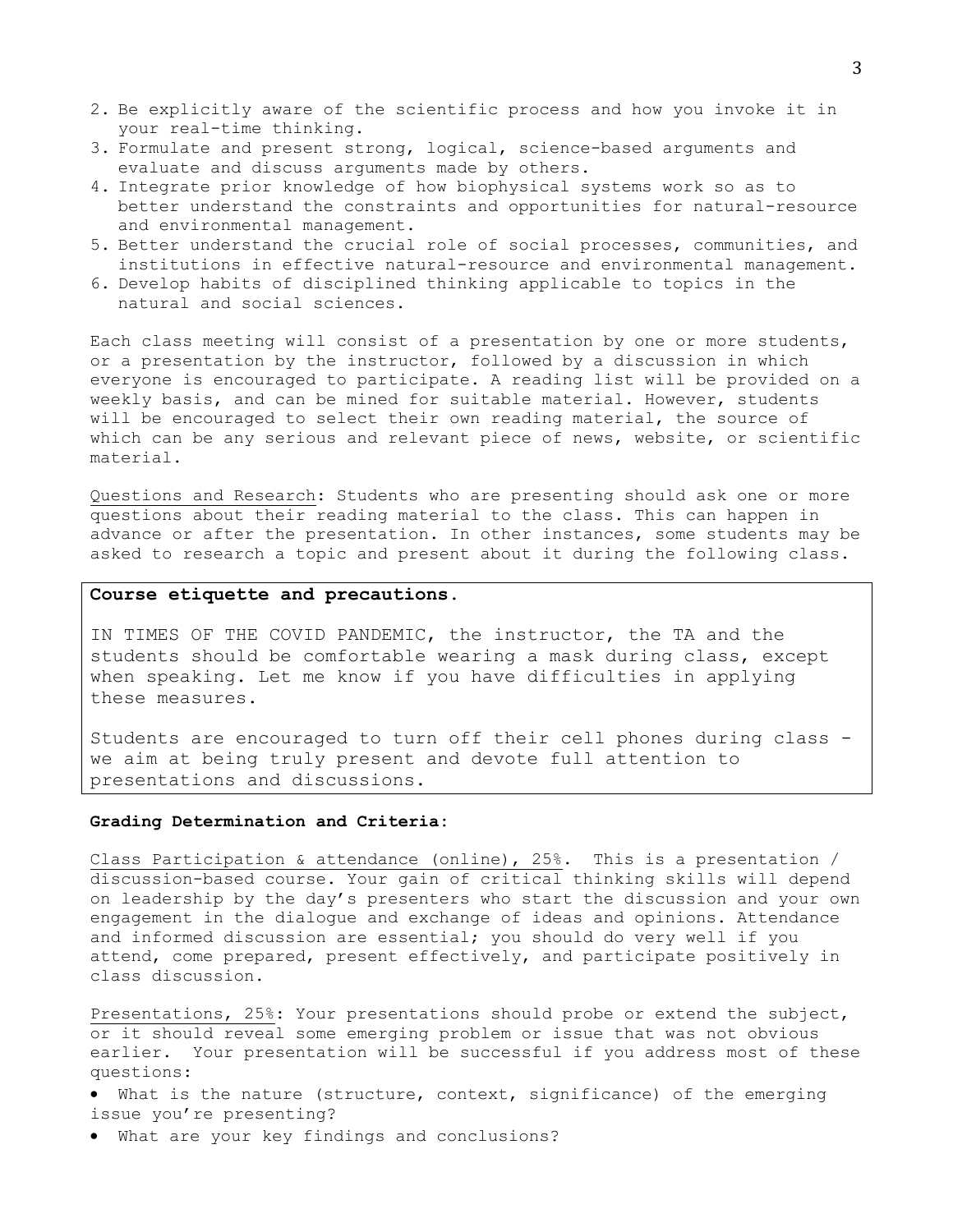- How do these compare with what's in the Required Reading–what's new or surprising to you?
- What is the nature and relative strength of the evidence?
- Do the arguments reference or appear to rely on a well-known body of theory, concept, or idea?
- Do the arguments appear to depend on assumptions, stated or unstated?
- Are the arguments influenced by belief, political philosophy, worldview, or desired outcome?
- What is the nature of key uncertainties?
- What alternative conclusions, controversies, and questions are raised, and what is their basis?

Midterm and Final Essays (50%, 25% each): You will write at least two essays during the semester (in some cases an additional essay may be warranted or convenient). Your assignment is to analyze material presented in the course and search the library and other data sources for a more complete and up-to-date understanding of the subject, the current issues it presents to society, and proposed solutions and their prospects. Each Essay consists of two or three question subjects, and there is usually a degree of choice (selecting 2 of 3 questions posed, for instance). Essays will be computer-screened to check for plagiarism. Criteria for grading papers will be: thesis clearly stated, essay structure clear and easy to follow, well formatted and edited, word usage and grammar correct, written in an engaging and compelling style, concepts presented in your own words, argument factually correct and complete, peer-reviewed articles and other references cited appropriately, essay contains original conclusions, conclusion backed by substantial evidence, and substance of the specific argument. A paper not handed in will receive zero credit; this means that you cannot receive a grade higher than C if you do not complete the paper.

## **Grading Scale**

A 93.4-100 %  $A - 90 - 93.3$  % B+ 86.7-89.9 % B 83.4-86.6 % B- 80-83.3 %  $C+ 76.7-79.9$  % C  $73.4-76.6 %$ <br>C-  $70-73.3 %$  $70 - 73.3$  % D+ 66.7-69.9 %  $D = 63.4 - 66.6$  %  $D - 60 - 63.3$  % E <60.0 %

The weekly thematic content of the course will generally adhere to the following Schedule. This can be slightly modified according to the way interactions with students during class discussions proceed:

Week 1 Introduction of themes, instructor, students. On the nature of "evidence" and belief. Week 2 Epidemiology and pollution –a historical perspective. Begin discussion of Conservation Biology issues.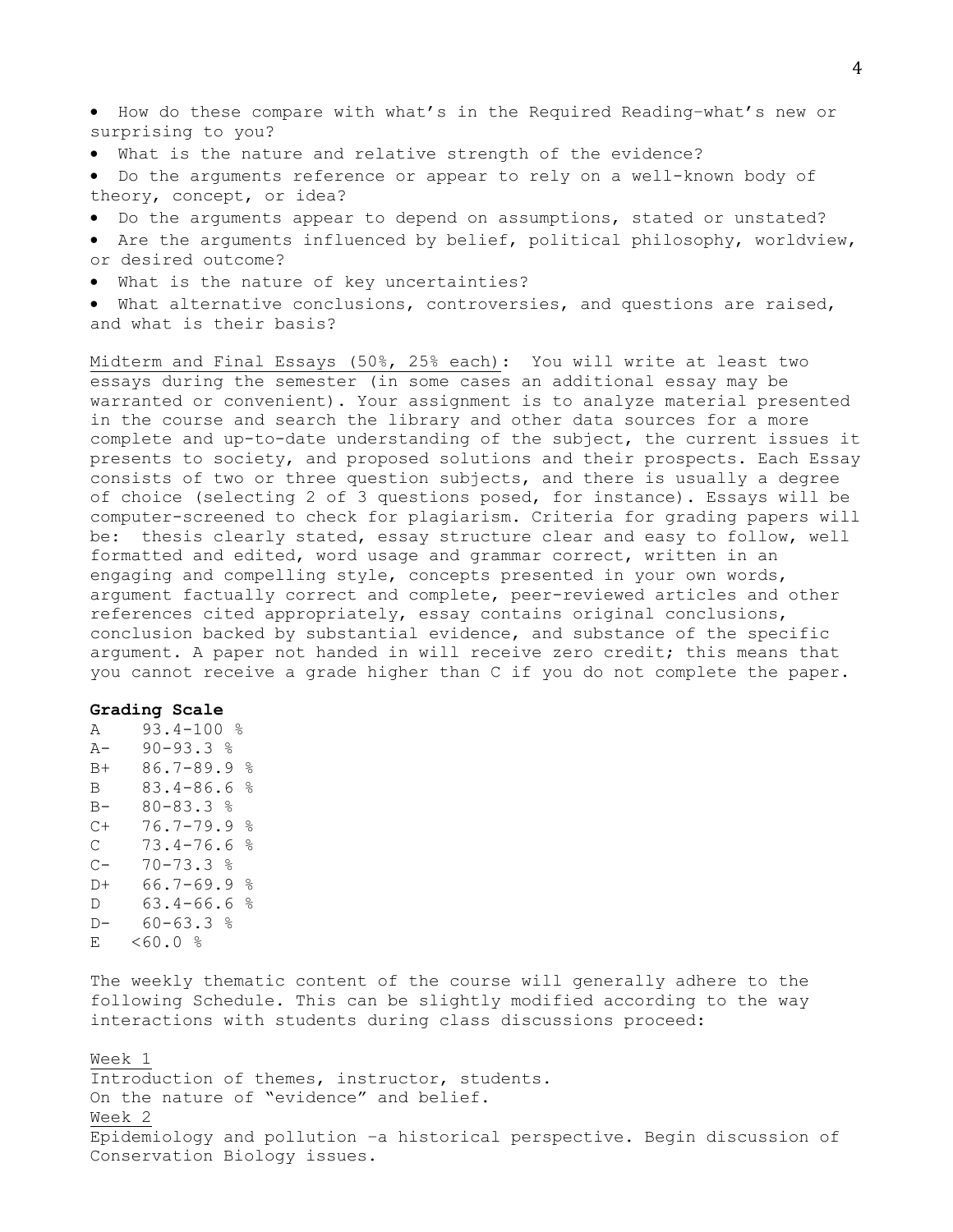Research Topic: IUCN categories of protected areas. Week 3 Read and Discuss effects of air pollution in detail. Urban and rural environments in the developed and developing world. Week 4 Research topic: the "odds ratio" and ideas of risk. Assignment: search and define Type I and Type II statistical errors. Other statistical tools – dose/response curve. Week 5 Is there a role for Cost-Benefit Analysis in environmental, health, and safety regulation? Week 6 Science, politics, and the struggle to save the Chesapeake Bay. Week 7 Discussion of ecosystem management tools. Week 8 Environmental management and economic growth, carrying capacity, sustainability. Week 9 Exercise in EcoJobs -how to write a cover letter when applying for a job. Week 10 Payments for ecosystem services. Week 11 Fisheries Week 12 Water issues, quantity and quality. Virtual water. Week 13 Collaborative governance and adaptive management. Week 14 Environmental policy and trust; social dilemmas and collective memories. Week 15 Focus on Social Capital and the environment. Final Class: Research on the epistemologies of the natural and the social sciences.

## Grades and Grade Points

For information on current UF policies for assigning grade points, see https://catalog.ufl.edu/UGRD/academic-regulations/grades-grading-policies/. Attendance and Make-Up Work Requirements for class attendance and make-up exams, assignments and other work are consistent with university policies that can be found at: https://catalog.ufl.edu/UGRD/academicregulations/attendance-policies/.

```
Online Course Evaluation Process
```
………………………………………………………………………………………………………………………

Student assessment of instruction is an important part of efforts to improve teaching and learning. At the end of the semester, students are expected to provide feedback on the quality of instruction in this course using a standard set of university and college criteria. Students are expected to provide professional and respectful feedback on the quality of instruction in this course by completing course evaluations online via GatorEvals. Guidance on how to give feedback in a professional and respectful manner is available at: https://gatorevals.aa.ufl.edu/students/.